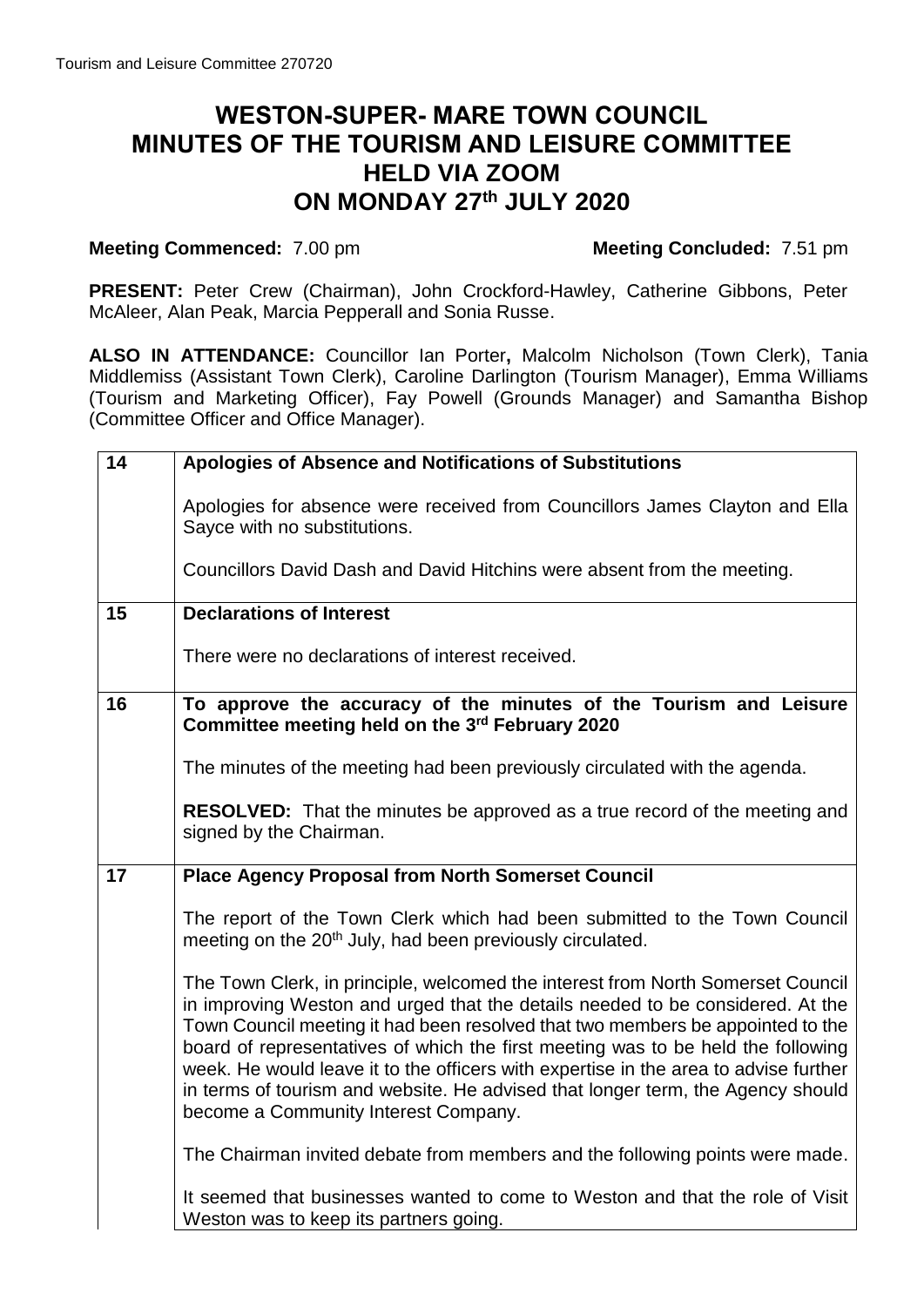|    | It was noted that Visit Somerset's report included the airport, Bristol docks and the<br>river cruises which come to Weston on a day visit. Weston needs to be conscious<br>and tap into this market.                                                                                                                                                                                                                               |
|----|-------------------------------------------------------------------------------------------------------------------------------------------------------------------------------------------------------------------------------------------------------------------------------------------------------------------------------------------------------------------------------------------------------------------------------------|
|    | There had been a meeting held with officers to look at accommodating microsites<br>from the Visit Weston site.                                                                                                                                                                                                                                                                                                                      |
|    | North Somerset Council were not divulging much information on what they want<br>for Tourism and so the Town Council must keep pushing for more information.                                                                                                                                                                                                                                                                         |
|    | Councillor John Crockford-Hawley joined the meeting at 7.06 pm.                                                                                                                                                                                                                                                                                                                                                                     |
|    | There being no further debate the report was therefore                                                                                                                                                                                                                                                                                                                                                                              |
|    | <b>RESOLVED: Noted.</b>                                                                                                                                                                                                                                                                                                                                                                                                             |
| 18 | <b>Tourism Function Update</b>                                                                                                                                                                                                                                                                                                                                                                                                      |
|    | The reports of the Assistant Town Clerk and Tourism Manager Apr-Jul 2020 had<br>been previously circulated.                                                                                                                                                                                                                                                                                                                         |
|    | The Chairman voiced his thanks to the Tourism Manager for carrying on<br>valiantly with the media interests and interviews when she had suffered a family<br>bereavement.                                                                                                                                                                                                                                                           |
|    | Members requested to know the current position of hoteliers now that the<br>lockdown measures were lifting.                                                                                                                                                                                                                                                                                                                         |
|    | The Tourism Manager reported that in general they were very confused on<br>what to do. It was a complex issue where many zoom meetings had been held<br>to help support them. The tourism team have provided advice in collaboration<br>with other agencies and local government guidelines. This has not been made<br>easy by the guidance released at short notice by government.                                                 |
|    | Self-catering businesses were having a very difficult time with their insurance<br>at risk of being invalidated if they open. On a positive note the Lauriston Hotel<br>has reopened but bigger hotels such as the Seaward Hotel say they can't open<br>until 2021 as it would prove too difficult. The majority of the hotels have opened<br>in one way or another but there were extreme difficulties with day to day<br>running. |
|    | In response to a question regarding the Grand Atlantic hotel, the Tourism<br>Manger informed that this had been bought by a similar company and would<br>be loosely operating.                                                                                                                                                                                                                                                      |
|    | The loss of the Grand Atlantic would not be too effective as they customers<br>were mainly coach trippers who did not sped money in the town but this may<br>have an effect on the suppliers of food/entertainment and employment.                                                                                                                                                                                                  |
|    | The biggest loss would be the closure of the Seaward as it had 55 rooms.                                                                                                                                                                                                                                                                                                                                                            |
|    | Coach trips would be effected as they were only running at 50% capacity and<br>outlays on PPE to adhere to government guidelines. However quite a few<br>coaches have been in contact and have been and are planning on visiting                                                                                                                                                                                                    |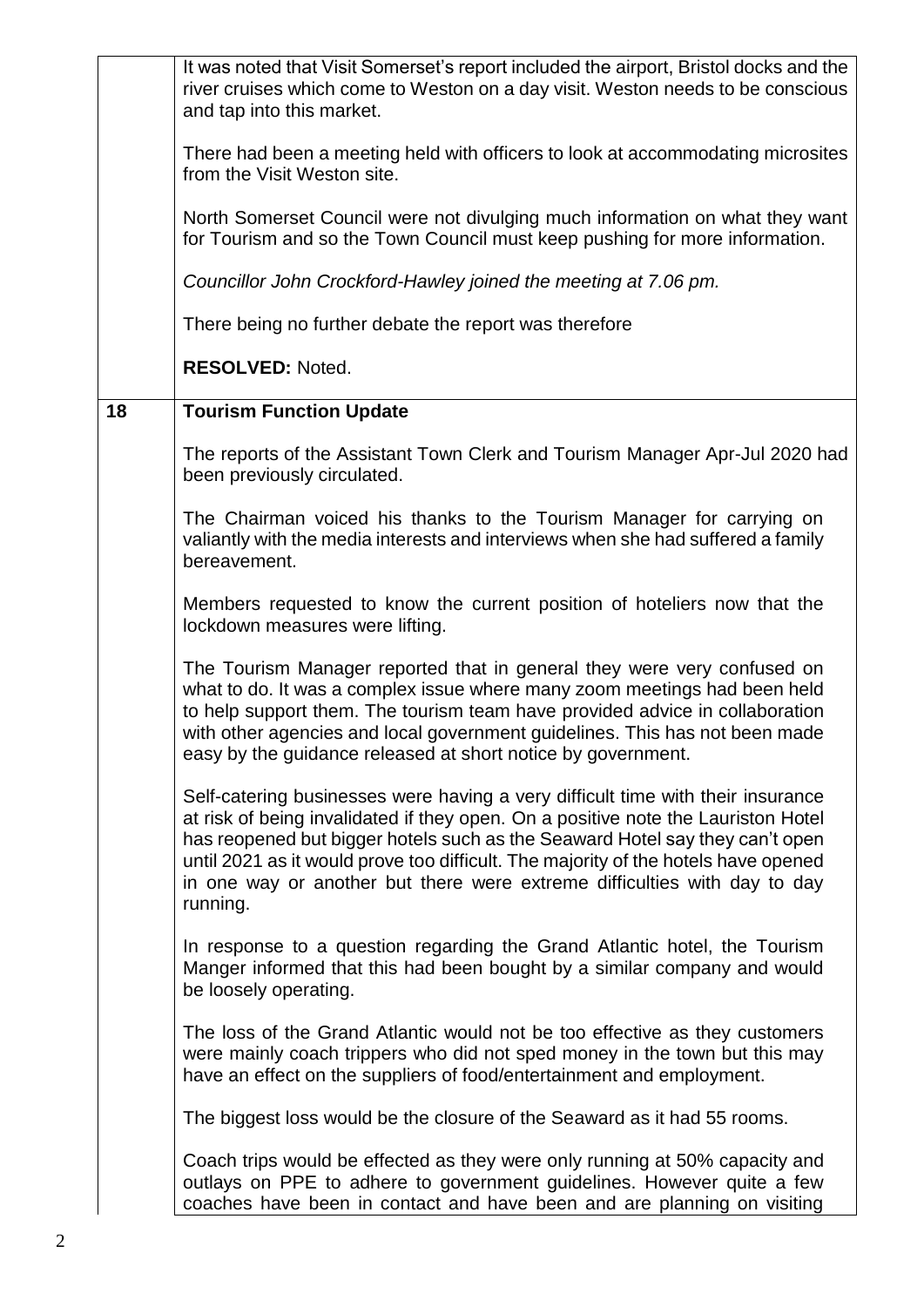Weston. Coach trips do spend money within the town and the feedback from the companies was positive.

A member thanked the Tourism Manager for representing Weston so well through the pandemic whilst experiencing a personal loss.

It was then queried what were the future plans for the lost children base that had been situated within the VIC. The Tourism Manager reported that North Somerset Seafront Events Team would not be staffing the VIC anymore and that the lost children function would be pushed through to the responsibility of the Beach Ranger service.

The Tourism Manager highlighted how fantastic it was for Weston to make it on to Sky news and how it had been a joint team effort. The team had developed an impressive PR list to support Weston in the future.

The Tourism and Marketing Officer added that Weston had also made it onto SNN and the New York Times.

Conversation ensued regarding the councils protocol when speaking to the media as certain councillors had been approached directly by the media.

The Town Clerk advised that the relevant chairman or officer would be authorised by himself to be interviewed by the media and that sometimes the window of opportunity is short. North Somerset Council were very strict with their combinations to the media but the protocol could be reviewed if necessary.

The Chairman informed that he was aware of all interviews undertaken.

The Tourism Manager was asked for her view on whether the VIC could reopen this season.

The Tourism Manager believed that a meeting had taken place with group leaders and the Town Clerk where the decision was made that it was very unlikely it could open based on Health and Safety advice received.

The Town Clerk corroborated and added that based on the measures that would need to be put in place, including the purchase of PPE and screens costing in the region of £1,000, there would be no income from opening. There could be no casual staff appointments made either which would make it very difficult to staff and open.

The Tourism Manager confirmed that as an alternative measure, the TV screen had been utilised to advertise Visit Weston partners and the telephone number was displayed and publicised where officers were picking up the calls.

The Chairman was pleased to hear of these proactive measures to support Visit Weston's partners.

The Tourism Manager added that the team were working remotely where the telephones calls were diverted and dealt with and the VIC was working well virtually.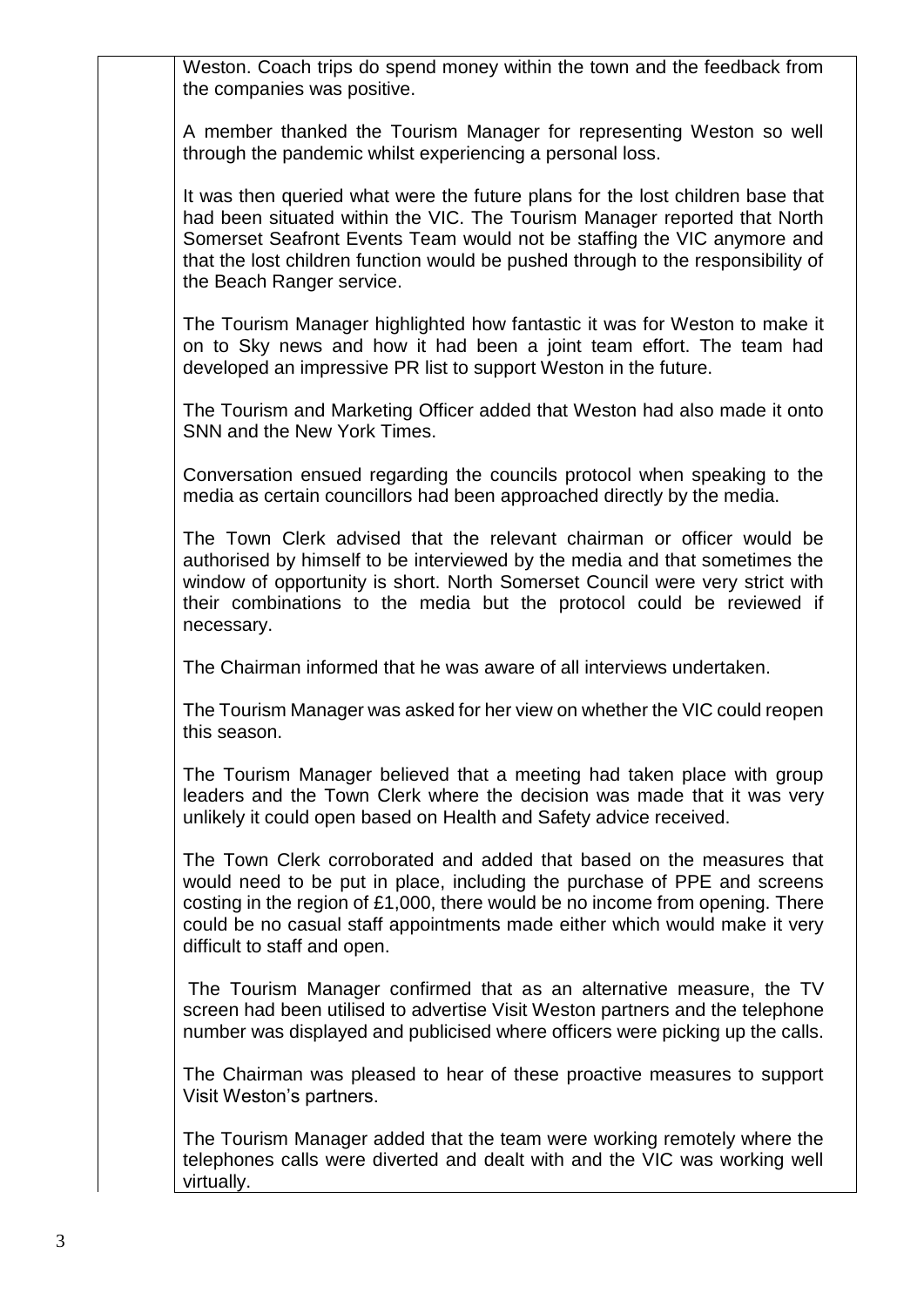|    | The Grounds Manager reported that, despite the play areas being closed, during<br>the Lockdown, the Operational Grounds Team had been called to sites numerous<br>times to re-secure the sites after being informed by the Police and the public that<br>people had broken in. Throughout this time the team have worked with the local<br>Police Beat Team and North Somerset Council's Community Response to deter                                                                                                                                                                                    |
|----|---------------------------------------------------------------------------------------------------------------------------------------------------------------------------------------------------------------------------------------------------------------------------------------------------------------------------------------------------------------------------------------------------------------------------------------------------------------------------------------------------------------------------------------------------------------------------------------------------------|
|    | The Chairman wanted to record the councils thanks to the grounds team for their<br>continued work in challenging times and would like a letter sent to them to this<br>effect.                                                                                                                                                                                                                                                                                                                                                                                                                          |
|    | The report of the Grounds Manager had been previously circulated.                                                                                                                                                                                                                                                                                                                                                                                                                                                                                                                                       |
| 19 | <b>Parks and Play Areas</b>                                                                                                                                                                                                                                                                                                                                                                                                                                                                                                                                                                             |
|    | be 12.5 million. This had increased to over 50 million and would hopefully translate<br>into heads on pillows and feet on the beach.<br><b>RESOLVED:</b> That the report be noted.                                                                                                                                                                                                                                                                                                                                                                                                                      |
|    | The campaign would be delivered over 3 months of which its reach would normally                                                                                                                                                                                                                                                                                                                                                                                                                                                                                                                         |
|    | The Chairman expressed that the focus now needed to be directed to New Year<br>and Easter campaigns, for which Pear could be used.                                                                                                                                                                                                                                                                                                                                                                                                                                                                      |
|    | The Tourism Marketing Officer reported that in line with our plans at the<br>beginning of the year which had paused due to Covid-19. We had now re-<br>launched a destination marketing campaign up to December 2020 where there<br>had been a tentative agreement in place with Pear Communications. A new<br>agreement with and extended period and more sites secured had been<br>negotiated up to Christmas at no extra cost. It was hoped that other campaigns<br>currently on hold could proceed both with Pear and other agencies up to mid-<br>2021 in order to attract visitors for next year. |
|    | The reports of the Tourism Marketing Officer Apr-Jul 2020 had been previously<br>circulated.                                                                                                                                                                                                                                                                                                                                                                                                                                                                                                            |
|    | 18.1 Destination Advertising and Visit Weston Website Stats                                                                                                                                                                                                                                                                                                                                                                                                                                                                                                                                             |
|    | <b>RESOLVED:</b> That the report be noted.                                                                                                                                                                                                                                                                                                                                                                                                                                                                                                                                                              |
|    | It was questioned if a virtual VIC could be a model used for the future. This<br>depended on North Somerset Council and the decisions they made with the<br>Tropicana, but It was definitely something to consider for future years. There<br>will always be a generation of people who like to visit a VIC public facing<br>service.                                                                                                                                                                                                                                                                   |
|    | The Assistant Town Clerk commended the work of the tourism officers who<br>had worked exceptionally hard and had done a fantastic job in running a virtual<br>VIC service and reported that the tourism function, including a new destination<br>marketing campaign was running very well.                                                                                                                                                                                                                                                                                                              |
|    | The Tourism and Marketing Officer concurred that it was working well operating<br>as a virtually and the team were doing everything they could. Other similar<br>towns had not opened their VIC's and so Weston was not displacing itself from<br>its competitors.                                                                                                                                                                                                                                                                                                                                      |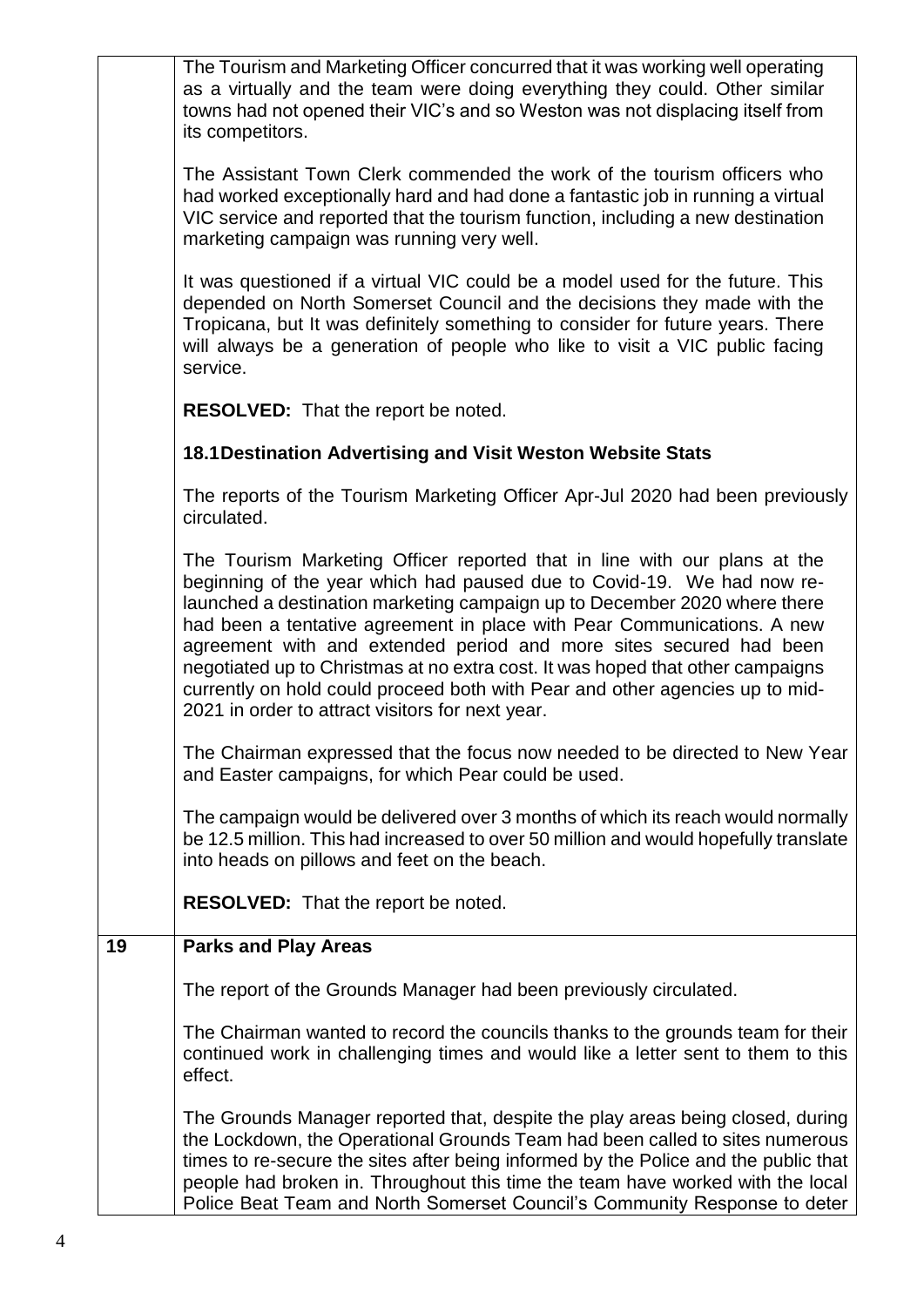youths from gathering in the play areas and in turn reduce vandalism and graffiti, as well as ensure their safety during the pandemic.

On the 4th July 2020 play areas were permitted to re-open. Government Guidance had been produced shortly before reopening which was challenging to meet and working with North Somerset Council and other Town and Parish Councils it had been deemed not practical to reopen them immediately as the council would have been uninsured.

Further discussions had taken place with our Health and Safety Advisor, Insurers, SMT and the Grounds Team. A decision had then been made along with other Councils after a time of reflection that play areas could re-open with a refreshed, practical approach to the Government Guidance.

The Grounds Team had carried out full operational inspections prior to opening and maintenance to enable them open at short notice.

Between the time of these inspections and the re-opening on Thursday 16<sup>th</sup> July 2020 some play areas had been vandalised and some unable to open until repairs were made. The worst affected were:

- Jubilee Park
- Hutton Moor Skate Park
- Waterpark
- Uphill Junior

The Waterpark still remained closed as contractors were needed to make repairs as they were too great for the Grounds Team to carry out. It was hoped that it would be reopened by the end of the week.

All sites were now open with the exception of the Waterpark, they have been maintained, grass cut and numerous signs have been placed to re-iterate the importance of Covid-19 guidance.

Calculations have been made for each site to stipulate a maximum number of people to be at each location at any one time, this has also been recorded on the signage and will be put on our website as a point of reference. Each site also has a unique Covid-19 risk assessment.

The Chairman asked whether the SLA with North Somerset Council could be reviewed considering the loss of season.

The Grounds Manager would need to check the exact figures, but the council could potential look at staffing the park themselves in future years. Considering the hit to the tourism industry it could be an opportunity for discussion.

The Grounds Manager reported that she was communicating with North Somerset Council to get more clarity around dogs on leads in unfenced play area sites.

The Chairman advised that the PSPO's were being reviewed to control dog orders and officers having the powers to fine on the spot.

**RESOLVED:** That the report of the Grounds Manager be noted.